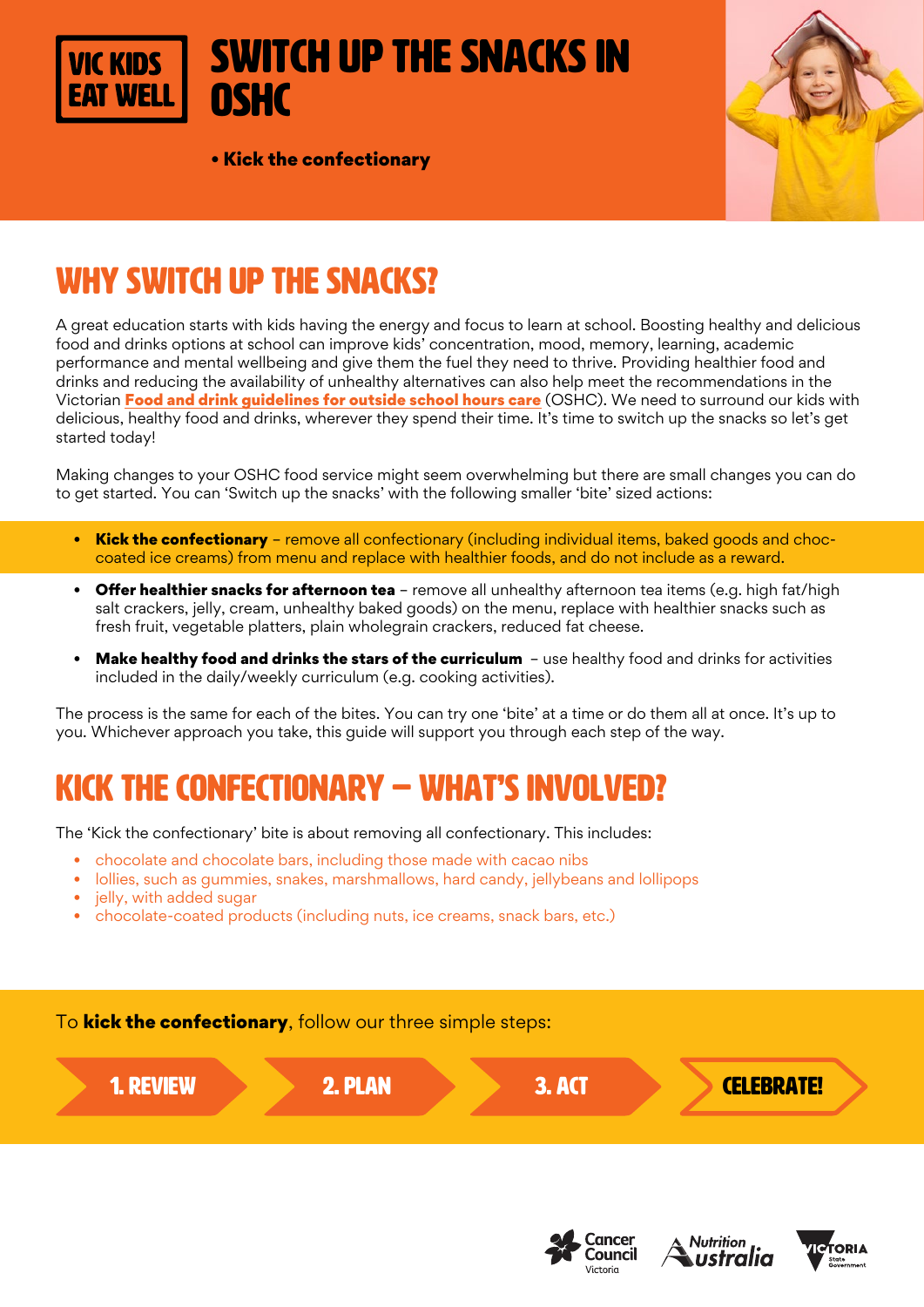

### STEP ONE: REVIEW

Start by reviewing the confectionary available in your OSHC food service and vending machine if you have one.

Consider all the confectionary items available at your service including those used outside of mealtimes as rewards.











### STEP TWO: PLAN

The next step involves planning how you will make the changes.

You may choose to simply remove the confectionary – or you may want to replace with healthier options. Replacing with healthier options will help you achieve two bites at once (see bite 'Offer healthier snacks for afternoon tea').

Instead of using confectionary as a reward in your service, consider non-food alternatives including:

- be 'student of the day'
- trinkets
- bookmarks
- stickers
- pencils, pens and markers
- items for active play, such as bouncing balls, hula hoops or frisbee.

#### For more information go to

[Food rewards in the classroom | Healthy Eating Advisory Service](http://heas.health.vic.gov.au/schools/classroom/food-rewards)











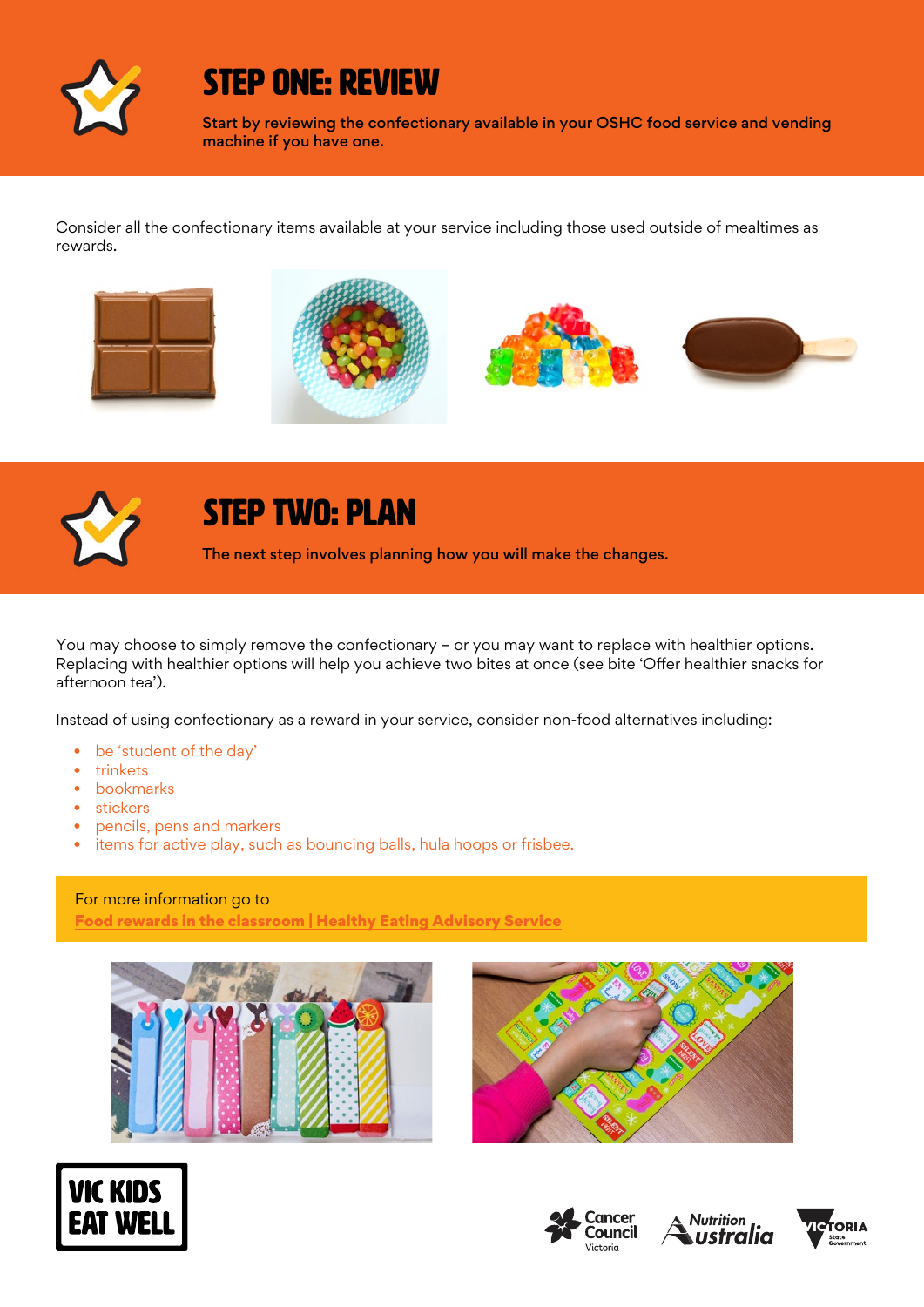## Preparing for change

Look for ways to engage your OSHC community in making changes. Take opportunities to talk to families, staff, children and volunteers to get a sense of the 'appetite' for change and the best way to introduce changes. You can make changes all at once or use a gradual approach:

All at once involves making the changes overnight or all in one go. An ideal time to do this is at the beginning of a new school year or term. This is the quickest approach and usually works best if you are only introducing a few changes and when you know there is good support for change.

A gradual approach gives children more time to get used to the changes. It is often the more readily accepted option if you need to make lots of changes. There are two ways you could take a gradual approach:

- 1. Remove the least popular confectionary items first, then work on removing the most popular second.
- 2. If your service has confectionary in stock, do not order any more, and only offer them alongside healthier alternatives until they are used up.



### STEP THREE: ACT

Now you've done all the groundwork, it's time to put it into action.

Think about the ways you can promote your new healthy options through the way they are placed, priced and promoted. You are more likely to have success by:

- placing healthier snack options at eye level on the counters
- promoting the environmental benefits of less-packaged confectionary items
- promoting the benefits of removing confectionary through newsletters and other regular communication channels
- getting children involved in promoting the changes by designing posters, menus, competitions and labelling









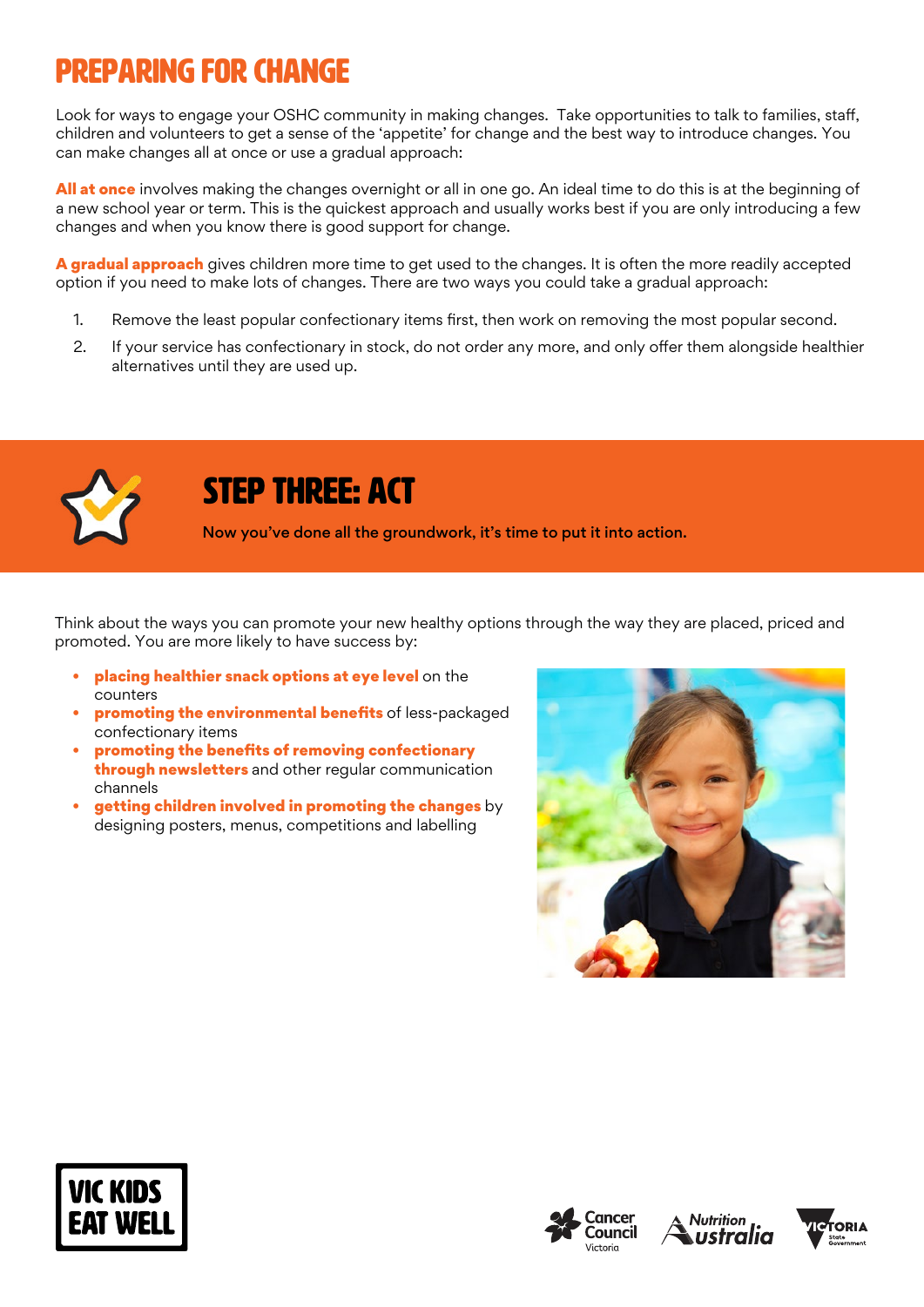## SUPPORTING SUCCESS

Consider how you will communicate the changes you make to the snacks on the menu with the children and families who use your service, and how you will reinforce messages about healthy eating through planned curriculum activities.

Consider areas of marketing and fundraising that currently promote confectionary in the OSHC service that you can also improve, to ensure these changes have a greater impact.

Remember, this is just one of the 'bites' you can do to change up the menu. Check out 'Offer healthier pies and [pastries'](https://www.vickidseatwell.health.vic.gov.au/resources) and '[Make healthy food and drinks the stars of the curriculum](https://www.vickidseatwell.health.vic.gov.au/resources)'.